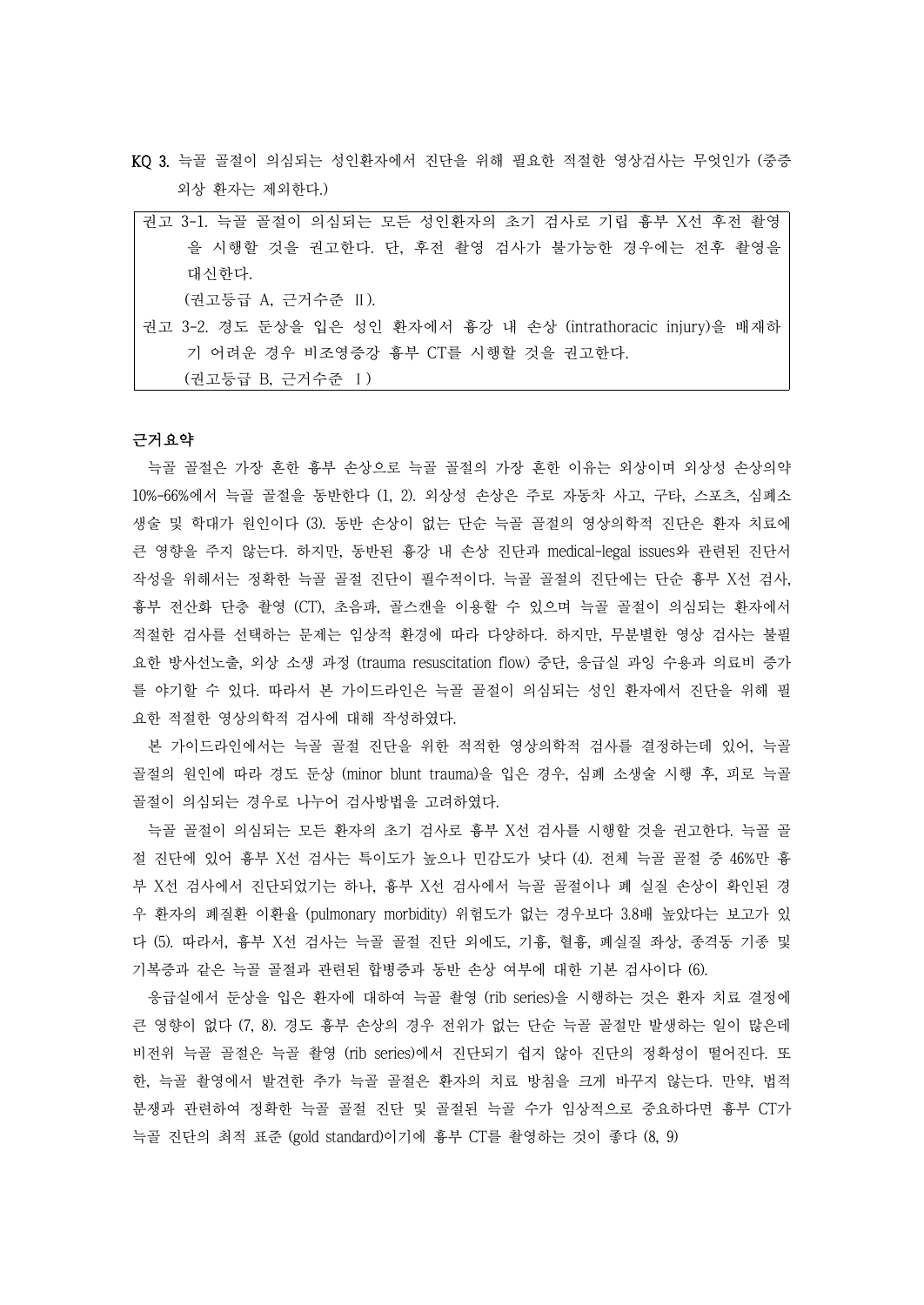경도 둔상 환자에서 늑골 골절이 의심될 때 동반되는 흉강내 손상 유무가 환자의 치료나 예후를 결정하는데 매우 중요하다. 문진이나 신체검사와 같은 임상적 평가는 늑골 골절 진단에 있어 가능 한 합병증이나 동반 손상을 예측하는데 도움이 된다. 최근 둔상 환자가 내원하였을 때 선택적인 흉 부 영상검사를 위한 well-validated clinical decision rule이 소개되었다 (Chest NEXUS) (10, 11). NEXUS Chest decision instrument는 둔상을 입은 14세이상의 환자에서 흉강내 동반 손상가능성 위 험성을 임상적으로 판단하여 선택적인 흉부 영상을 시행할 수 있도록 도움을 준다. 흉강내 동반 손 상 평가에 있어 흉부 X선 검사는 흉부 둔상을 입은 환자에서 제한적인 검사로 6.3%~12.4%의 진단 률이 보고되었다 (12-14). 반면, 흉부 CT는 골흉곽 (bony thorax)의 평가 뿐만 아니라 흉강내 동반 손상을 정확히 평가할 수 있는 진단 방법이다 (13, 15). 동반되는 흉강내 손상 대부분은 비조영 증강 CT에서 확인되는 손상이며 특히 경도 흉부 둔상인 경우 조영증강 CT가 평가에 필수적인 대혈관 손 상을 동반할 가능성이 매우 낮기에 비조영 증강 CT를 우선적으로 시행하는 것이 불필요한 조영제 사용을 막는데 도움이 된다.

심폐소생술 후 소생된 환자의 절반에서 늑골 골절이 발생하고 이러한 환자에서 늑골 골절은 환기 (ventilation)기능에 장애가 되며 회복을 더디게 하기에 심폐소생술 후 늑골 골절 진단은 중요하다.<br>흉부 X선 검사는 심폐소생술을 시행한 후 발생한 늑골 골절 진단에 불충분하다는 연구들이 보고되 었다 (3, 16). 심폐소생술을 받은 40명의 환자에 대한 후향적 연구에서, 흉부 CT는 26명(65%)환자에 서 늑골 골절을 진단한 반면, 전후 흉부 X선 검사는 단 10명의 환자에서만 늑골 골절이 확인되었 다.<br>-<br>- 피로 골절은 늑골에서 잘 발생하지 않지만 피로 늑골 골절은 반복적인 흉벽 근육이나 횡경막의

수축 운동을 하는 역도선수나 투수, 골퍼에게서 자주 일어나며 만성 기침 발작을 하는 특히 여성에 게서 빈도가 높다 (17, 18). 기침유발 늑골 골절은 마라톤 선수나 조정 선수에서 일어나는 피로 늑골 골절과 매우 유사하며 대부분 하방 늑골의 측면에서 많이 발생한다 (19, 20). 특히, 하방 늑골의 측 면부 골절은 흉부 X선 검사에서 진단하기 어려운 부위로 기침 유발 늑골 골절이 의심되는 경우 골 절된 늑골을 확인하는데 늑골 촬영이 도움이 된다 (20). 핵의학적 골스캔 검사나 흉부 CT는 피로 골 절 진단에 있어 정확한 검사로, 특히 골스캔 검사에서 비특이적이라고 하더라도 흉부 CT에서는 골 절이나, 골절과 관련된 골경화, 골파괴, 또는 가골 형성을 확인할 수 있는 장점이 있다.

### 권고 고려사항

#### a. 이득과 위해

늑골 골절이 의심되는 환자의 초기 검사로 흉부 X-선 검사를 시행하는 것은 비교적 낮은 방사선 량으로 늑골 골절을 확인할 수 있고, 동반된 폐실질 손상에 대한 선별검사로 이용할 수 있다는 점 에서 유용하다. 초음파 역시 늑골 골절 및 기흉, 혈흉과 같은 동반 손상 평가에 사용될 수 있기는 하지만 초음파 검사는 비교적 많은 시간이 요구되고 단순 X선 검사에 비하여 비용이 많이 드는 단 점이 있다. 또한 늑골 골절에 따른 동반 손상 평가는 단순 X선 검사나 CT가 초음파에 비해 좀 더 민감하고 포괄적인 평가가 가능하다 (6). 늑골 골절 진단에 있어 초음파와 단순 X선 검사의 정확성 을 비교한 메타연구 (meta-analysis)에서 영상의학과 의사가 시행을 하였을때 초음파가 단순 X선 검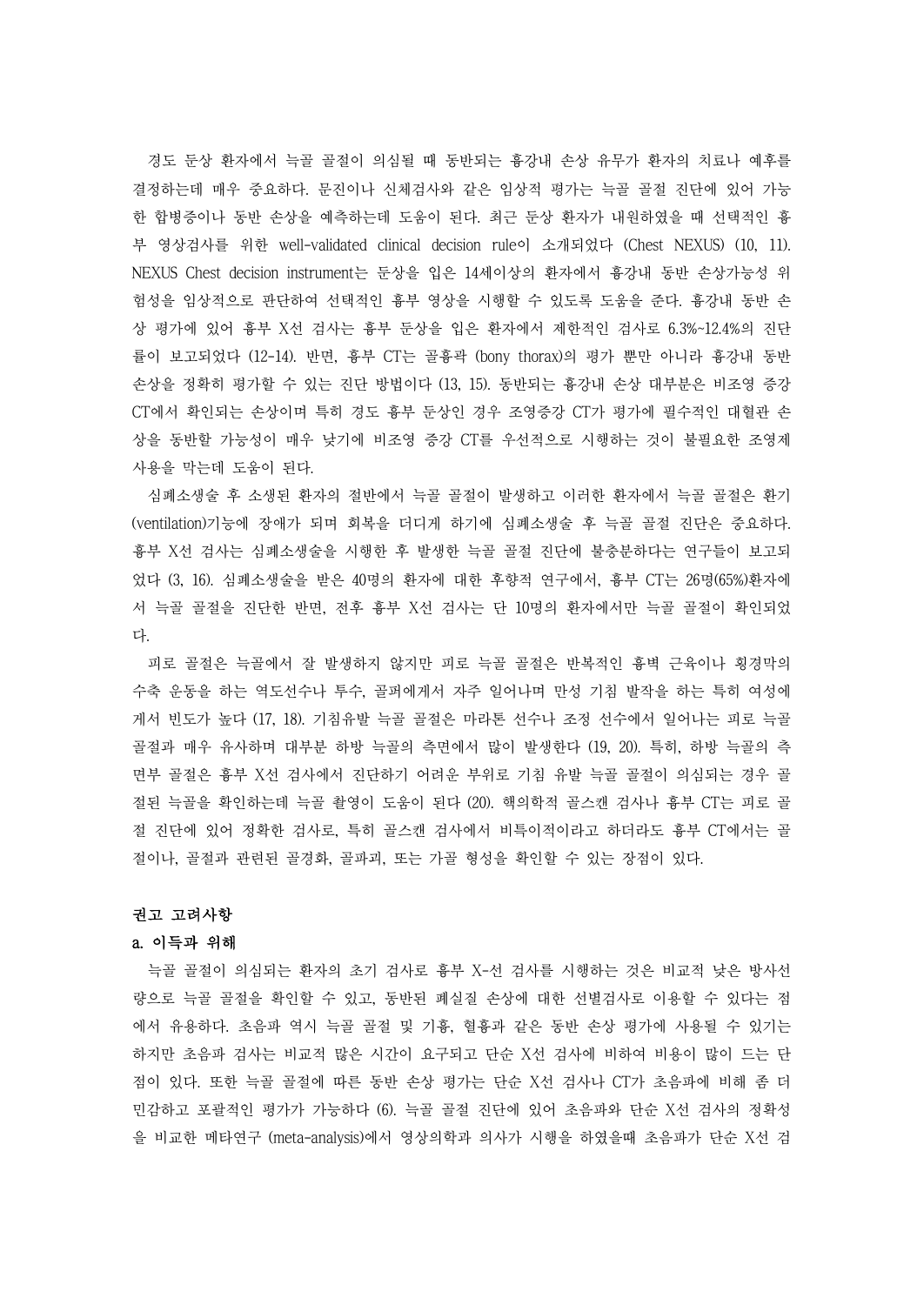사보다 늑골 골절 진단은 조금 더 정확하다는 결론을 얻었다 (4). 하지만, 또한, 초음파 검사가 환자 에게 통증을 일으켜서 검사 진행이 어려운 경우도 있으며 상부 늑골 후면은 어깨뼈가 가리고 있어 검사의 이용이 제한적이다.

경도 둔상을 입은 성인 환자에서 흉강 내 손상 (intrathoracic injury)을 배재하기 어려운 경우 비 조영증강 흉부 CT를 시행할 것을 권고하고 있는데, 흉부 X-선 검사에서 확인하기 어려운 흉강 내 손상 (intrathoracic injury)을 평가할 수 있다는 장점이 있으나, CT 시행으로 인한 방사선 피폭의 위 해가 있다. 따라서, NEXUS chest와 같은 흉강 내 손상 가능성이 높은 환자에 대한 선택적 영상을 시행하게 하는 임상적 guideline 적용을 함께 병행하는 것이 피폭 위해 감소에 도움이 될 것으로 기 대한다.

조영증강 CT를 시행함으로써 요오드화 조영제에 의한 위해가 있을 수 있다. 조영제를 사용하여 얻을 수 있는 효과와 환자에게 발생할 수 있는 위험성을 고려하여 조영제 사용 유무를 결정해야 하 며 조영제진료지침에 따른다.

# b. 국내 수용성과 적용성(Acceptability and Applicability)

진료지침의 국내 수용성과 적용성은 실무위원회의 평가결과에서는 큰 무리가 없는 것으로 판단되 었다. 다만, 권고문에 대한 외부 전문가 합의과정을 거치면서 심폐소생술 시행 후 늑골 골절이 의심 되는 성인 환자에서 비조영증강 흉부 CT를 시행하는 것과 피로 늑골골절이 의심되는 경우 늑골촬 영을 시행하는 것에 대하여는. 대부분 늑골 골절을 진단하여도 치료에는 영향을 미치지 않고, 임상 현장에서 발생할 수 있는 상황들에 대한 우려가 있어 시행권고를 하는 것은 부적절하다는 의견을 수용하여 권고를 하지 않기로 하였다.<br>-<br>- 그 외에도 한국에서 의료 보험 제도 및 법적 분쟁에 대한 환경을 고려하여 권고안을 작성하였으

며 수용성과 적용성 평가표는 부록 2에 제시되었다.

# c. 검사별 방사선량

 흉부 X선 검사 늑골 단순 촬영 ▲ 흉부 CT  $\left(\frac{1}{2}\right)^{n}$ 

## 참고문헌

- 1. Bergeron E, Lavoie A, Clas D, Moore L, Ratte S, Tetreault S, et al. Elderly trauma pati ents with rib fractures are at greater risk of death and pneumonia. Journal of Trauma and Acute Care Surgery. 2003;54(3):478-85.
- 2. Bansidhar BJ, Lagares-Garcia JA, Miller S. Clinical rib fractures: are follow-up chest X-r ays a waste of resources? The American Surgeon. 2002;68(5):449.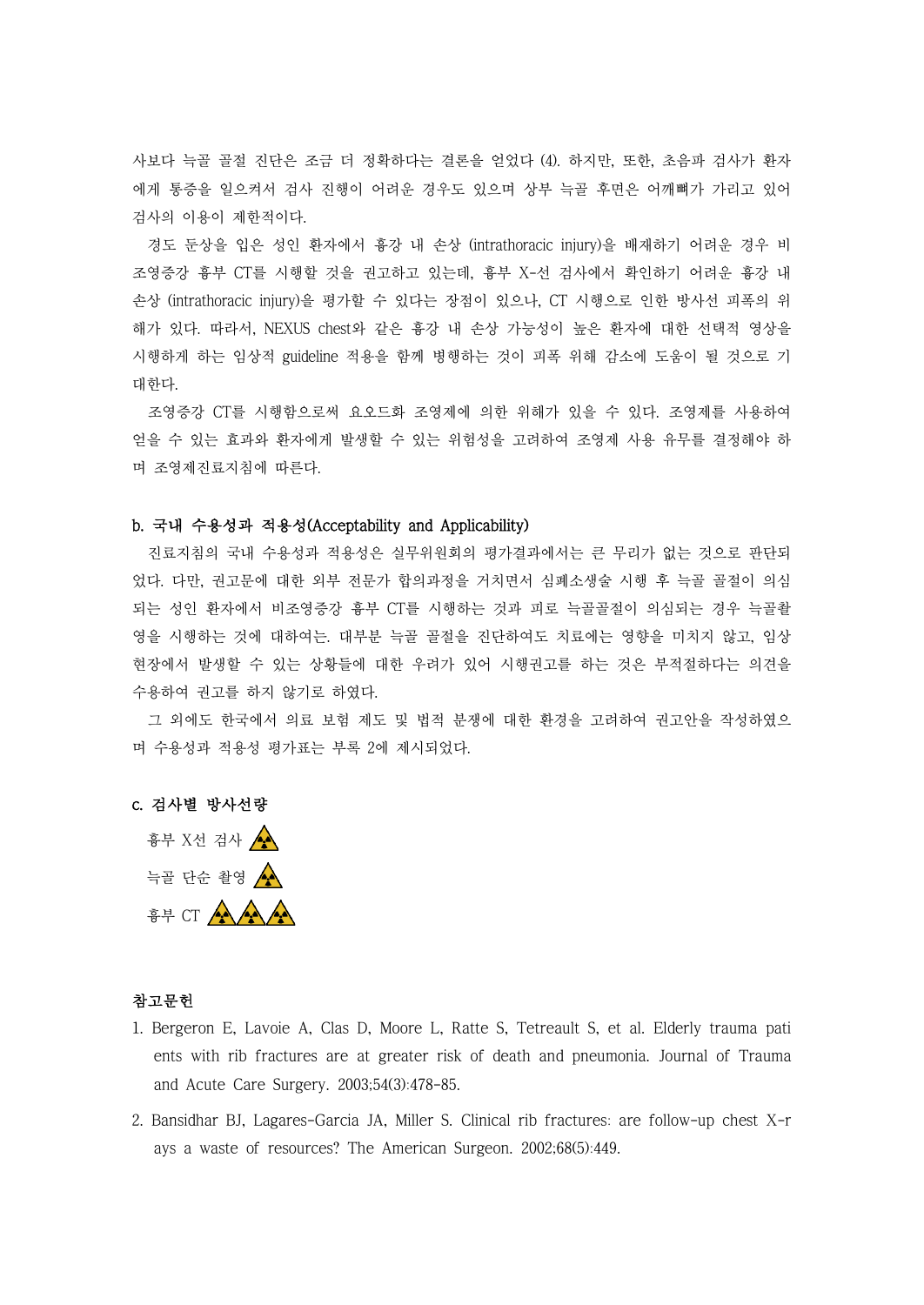- 3. Lederer W, Mair D, Rabl W, Baubin M. Frequency of rib and sternum fractures associat ed with out-of-hospital cardiopulmonary resuscitation is underestimated by conventional chest X-ray. Resuscitation. 2004;60(2):157-62.
- 4. Yousefifard M, Baikpour M, Ghelichkhani P, Asady H, Darafarin A, Esfahani MRA, et al. Comparison of ultrasonography and radiography in detection of thoracic bone fractures; a systematic review and meta-analysis. Emergency. 2016;4(2):55.
- 5. Livingston DH, Shogan B, John P, Lavery RF. CT diagnosis of rib fractures and the pre diction of acute respiratory failure. Journal of Trauma and Acute Care Surgery. 2008;64 (4):905-11.
- 6. Bhavnagri S, Mohammed T. When and how to image a suspected broken rib. Cleveland Clinic journal of medicine. 2009;76(5):309.
- 7. Hoffstetter P, Dornia C, Schäfer S, Wagner M, Dendl LM, Stroszczynski C, et al. Diagno stic significance of rib series in minor thorax trauma compared to plain chest film and computed tomography. Journal of trauma management & outcomes. 2014;8(1):10.
- 8. Shuaib W, Vijayasarathi A, Tiwana MH, Johnson J-O, Maddu KK, Khosa F. The diagnosti c utility of rib series in assessing rib fractures. Emergency radiology. 2014;21(2):159-64.
- 9. Cho S, Sung Y, Kim M. Missed rib fractures on evaluation of initial chest CT for trauma patients: pattern analysis and diagnostic value of coronal multiplanar reconstruction imag es with multidetector row CT. The British journal of radiology. 2012;85(1018):e845-e50.
- 10. Rodriguez RM, Hendey GW, Mower W, Kea B, Fortman J, Merchant G, et al. Derivatio n of a decision instrument for selective chest radiography in blunt trauma. Journal of T rauma and Acute Care Surgery. 2011;71(3):549-53.
- 11. Rodriguez RM, Anglin D, Langdorf MI, Baumann BM, Hendey GW, Bradley RN, et al. N EXUS chest: validation of a decision instrument for selective chest imaging in blunt tra uma. JAMA surgery. 2013;148(10):940-6.
- 12. Rodriguez RM, Hendey GW, Marek G, Dery RA, Bjoring A. A pilot study to derive clini cal variables for selective chest radiography in blunt trauma patients. Annals of emerge ncy medicine. 2006;47(5):415-8.
- 13. Sears BW, Luchette FA, Esposito TJ, Dickson EL, Grant M, Santaniello JM, et al. Old f ashion clinical judgment in the era of protocols: is mandatory chest X-ray necessary in injured patients? Journal of Trauma and Acute Care Surgery. 2005;59(2):324-32.
- 14. Rossen B, Laursen N, Just S. Chest radiography after minor chest trauma. Acta Radiolo gica. 1987;28(1):53-4.